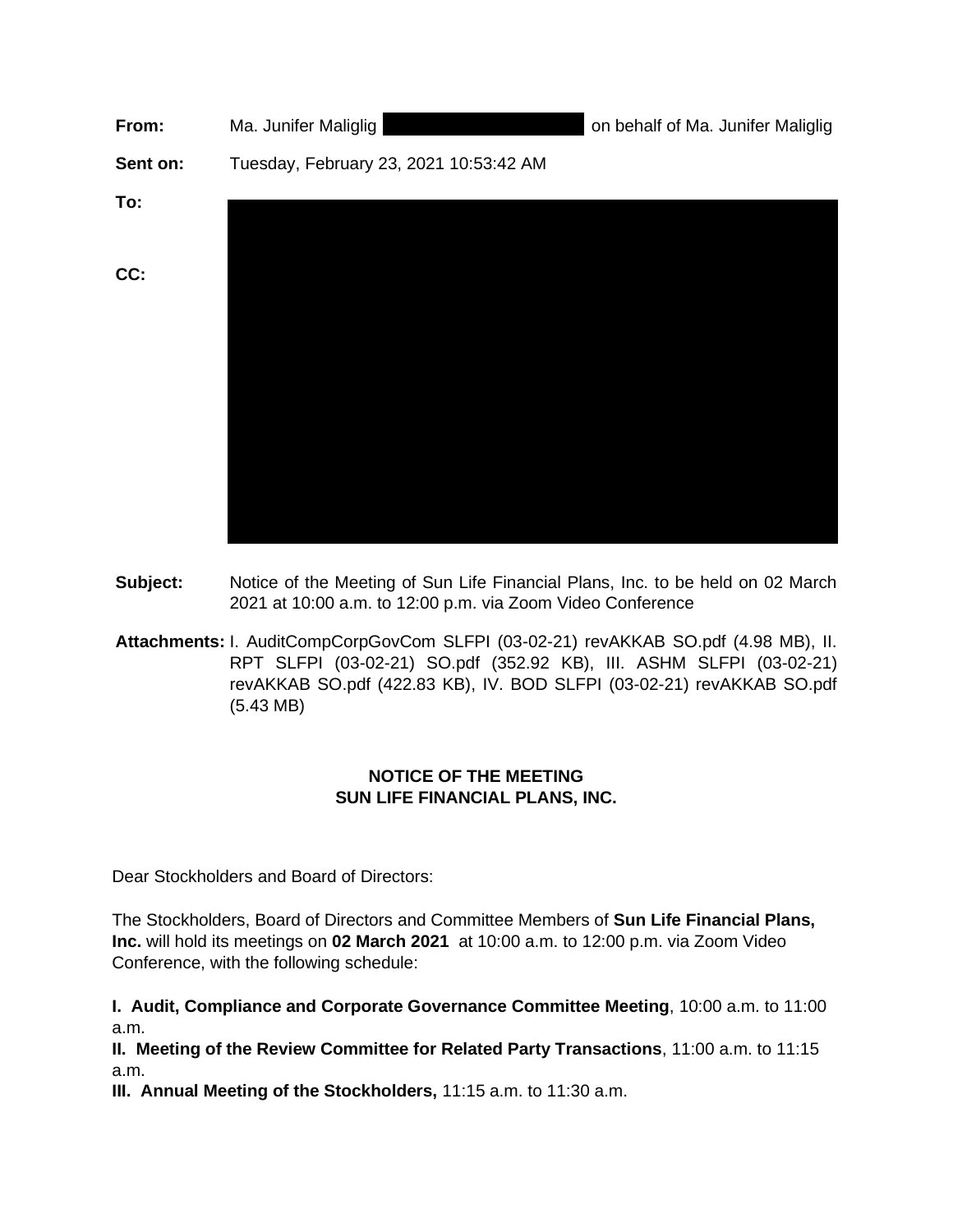**IV. Organizational Meeting of the Board of Directors**, 11:30 a.m. to 12:00 p.m.

## **Zoom Link for the Meeting Conference:**

| <b>Zoom Meeting Details</b>                                             |                                  |  |
|-------------------------------------------------------------------------|----------------------------------|--|
| <b>Meeting ID</b>                                                       |                                  |  |
| <b>Internal Meeting Dial</b>                                            | 753-9666 (SLF ZOOM)              |  |
| Toll Free Dial-In / Local Dial-in                                       | +63 92 3099 0478; 1800 1110 2219 |  |
| Connect via Zoom app                                                    |                                  |  |
| Connect Via the Zoom app to use computer audio and save the toll charge |                                  |  |

## **AGENDA FOR THE ANNUAL MEETING OF THE STOCKHOLDERS**

- 1. Call to Order
- 2. Roll Call/Certification of Notice and Quorum
- 3. Approval of the Minutes of the Previous Meeting
- 4. Matters arising from the Previous Meeting's Minutes
- 5. Confirmation and Ratification of the Acts of the Board of Directors and Officers
- 6. Annual Report on Operations
- 7. Election of Directors for 2021-2022
- 8. Appointment of External Auditor
- 9. Other Matters, if any.

The following items shall require a vote from the Stockholders. We recommend that a vote FOR the following items be cast:

- **Approval of the minutes of the previous meeting.** The Stockholders are requested to approve the minutes of the 2020 Annual Stockholders' Meeting held on 03 March 2020.
- **Confirmation and Ratification of the Acts of the Board of Directors and Officers.** The Stockholders are requested to confirm, ratify and approve all the decisions and actions taken by the Directors and Officers for the term 2020 to 2021.
- **Election of Directors for the Term 2021 - 2022 .** The Stockholders are requested to vote for the following nominees for director: Lucy CL Chou, Alexander S. Narciso, Benedicto C. Sison, Francisco S.A. Sandejas (independent director) and Oscar S. Reyes (independent director)
- **Appointment of External Auditor for Audit Year 2021.** The Stockholders are requested to vote for the appointment of Navarro Amper & Co./Deloitte Touche Tohmatsu as the External Auditor for the audit year of 2021-2022.